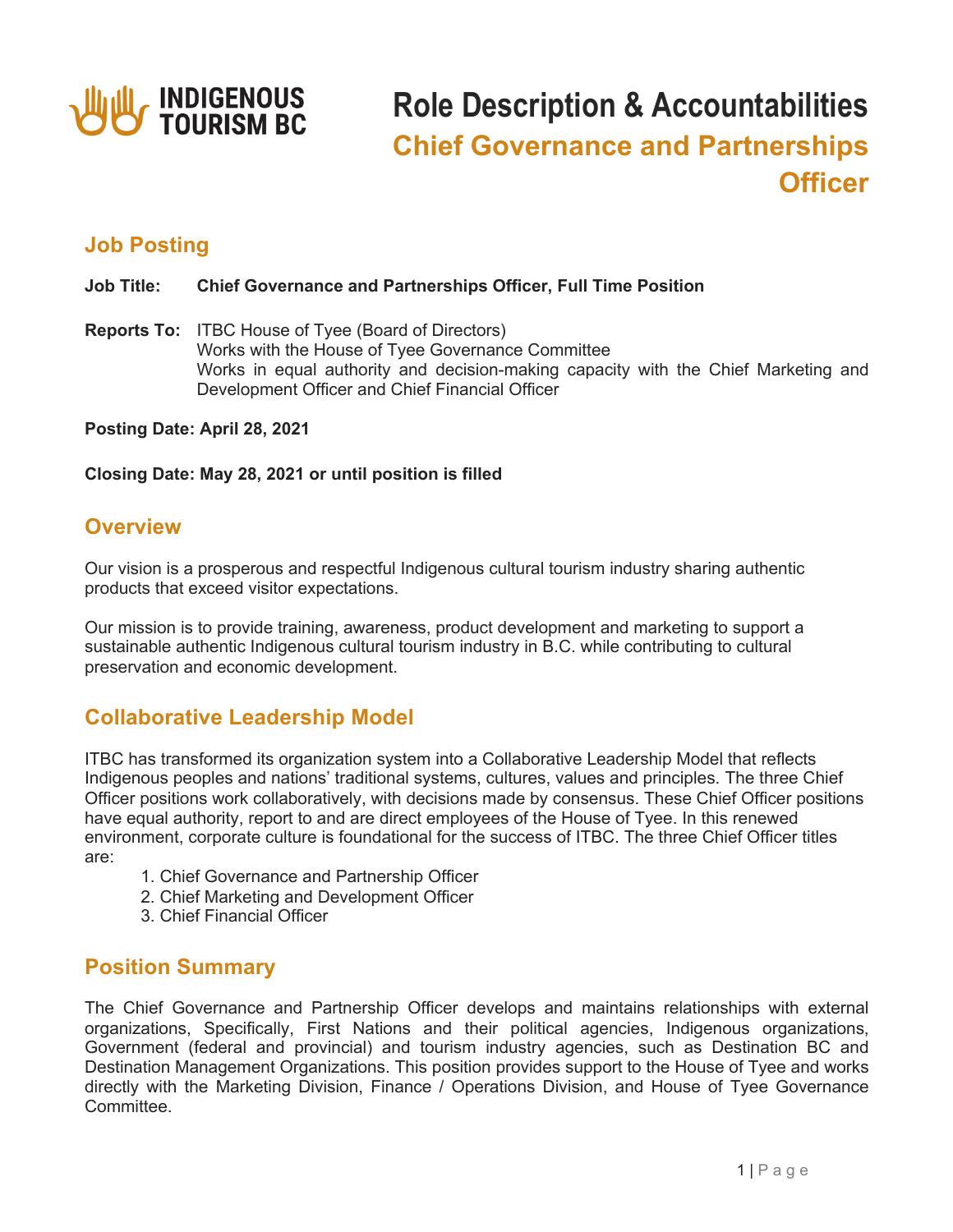# **Primary Responsibilities and Accountabilities**

#### *Responsibilities*

- Provide support to the House of Tyee for governance, meeting direction and management, and keep the House of Tyee informed about partnership opportunities and challenges
- Ensure adherence to bylaws and constitution, contractual obligations, legalities, policies, guidelines, and business ethics
- Develop and manage policies, bylaws and structures Make high-level decisions about policy and strategy in cooperation with other Chief Officers
- Develop high quality strategies and plans ensuring their alignment with short-term and long-term objectives
- Foster creation of an environment that promotes a family atmosphere while enabling outstanding performance and positive morale – lead and motivate governance division members
- Analyze problematic situations and occurrences, and give strategic direction and solutions to ensure the Indigenous tourism industry and organization's survival and growth
- Maintain a vast knowledge of First Nations, tourism, industry structure and influencers
- Build trust relations with key partners and stakeholders and act as a point of contact for important shareholders
- Develops and keeps public and external relationships with key industry partners
- Be a lead contact for external senior stakeholders, such as First Nations and the tourism industry
- Act as the primary spokesperson for the ITBC to external stakeholders in cooperation with other Chief Officers

#### *Duties*

- Attend House of Tyee and management meetings
- Be the primary contact for External/Public Relations
- Prepare partnership and MOU agreements
- Develop and manage special projects within your job role
- Participate in the development of grant and funding proposals when required
- Draft and manage budget and workplans within your job role
- Develop annual and project workplans as it relates to governance and partnerships
- Manage consultants and contractors as it pertains to governance and
- partnerships
- Maintain relationships with project and industry related partners

\*Additional duties and responsibilities may apply

# **Essential Knowledge, Skills, and Abilities**

- Extensive knowledge of Indigenous nations and cultures, with emphasis on First Nations in BC
- Ability to think strategically and operationalize and work in a leadership team to develop and implement the strategic plans
- Comprehension & Problem Solving ability to understand new issues quickly and make wise decisions; analytical abilities and problem-solving skills
- Excellent judgment and discretion in handling sensitive data and confidential information
- Communication Skills excellent written and verbal communication skills as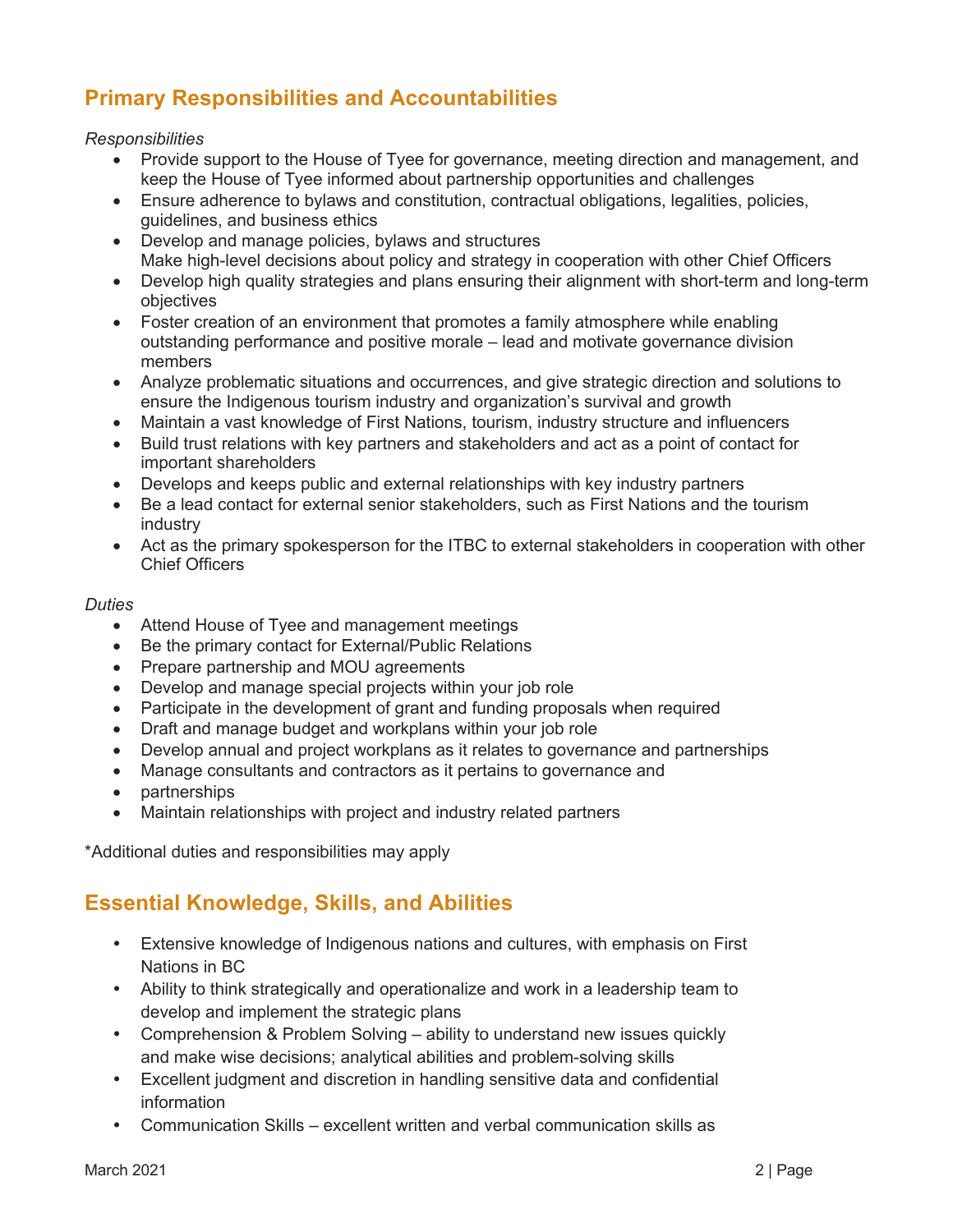well as presentation skills

- Exceptional command of the English language, preferably previous experience in a role with strong emphasis on writing and editing
- Interpersonal Skills understanding of human resources and personnel management, ability to manage and motivate the work of others, ability to work with a variety of different people with varying perspectives
- Ability to build consensus and relationships among executives, partners, and the workforce
- Capable of inspiring confidence and create trust
- Experience in developing strategies and implementing vision
- Strong project management/execution skills
- Strong understanding of finance and performance management principles
- Must be well-organized with strong attention to detail and follow-up skills
- Ability to manage multiple assignments, meet deadlines, work independently, and follow through to resolve day-to-day administrative matters
- Ability to work under pressure, plan personal workload effectively and delegate
- Computer literacy, including skills with Microsoft Word, Excel, PowerPoint, and Outlook required, and Social Media (e.g., Facebook, Twitter)
- Proficiency in the media landscape, understanding of social media activation and community engagement, external and public relations
- In-depth knowledge of corporate governance and management smart practices
- Proven facilitation and negotiation skills.

# **Qualifications**

- Extensive knowledge of Indigenous cultures, with focus on First Nations in British Columbia
- A minimum of 5 years proven experience in a senior managerial position, or related positions such as Vice-President or CEO
- Proven knowledge and experience in the tourism industry
- Diploma or Degree in Business
- Experience building relationships and effective partnerships
- Valid BC Class 5 Driver's license

# **Critical Success Factors/ Key Performance Indicators**

Demonstrated alignment with our vision, mission and values at ITBC.

Our values define what we believe and how we work together to support proud and resilient communities:

- **Authentic**: We are true to ourselves, our communities, values and traditions. It's what empowers us to showcase our connection to the land, people and culture.
- **Together**: We are stronger together. We are respectful and supportive of our people, our partners and our communities.
- **Impactful:** As an industry leader, we achieve meaningful and tangible results for our Indigenous communities.

**Passion:** We are emotionally invested and courageous. We care deeply about who we represent and take pride in what we do.